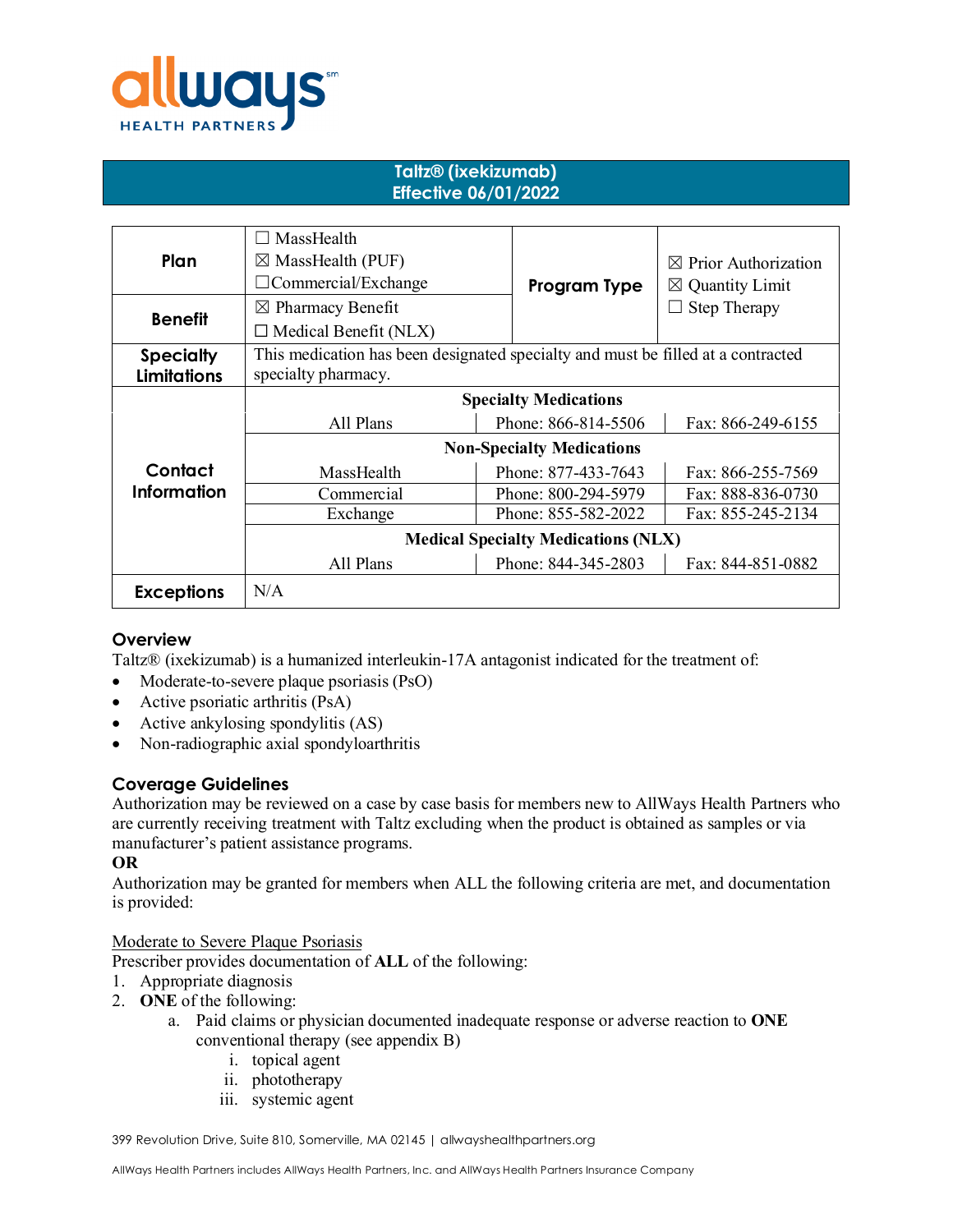

- b. Contraindication to **ALL** conventional therapies:
	- i. topical agents
	- ii. phototherapy
	- iii. systemic agents
- c. Paid claims or physician documented inadequate response or adverse reaction to **ONE** biologic DMARD that is FDA-approved for plaque psoriasis
- 3. Appropriate dosing

### Psoriatic Arthritis (PsA)

Prescriber provides documentation of **ALL** of the following:

- 1. Appropriate diagnosis
- 2. **ONE** of the following:
	- a. Paid claims or physician documented inadequate response or adverse reaction to **ONE** anti-TNF agent that is FDA-approved for the requested indication
	- b. Contraindication to **ALL** anti-TNF agents that are FDA-approved for the requested indication
- 3. Appropriate dosing

NOTE: Requests for Taltz<sup>®</sup> in non-radiographic axial spondylarthritis may be approved if all criteria are met.

Ankylosing spondylitis (AS) and Non-radiographic axial spondyloarthritis

- Prescriber provides documentation of **ALL** of the following:
- 1. Appropriate diagnosis
- 2. Paid claims or physician documented inadequate response or adverse reaction to **TWO** NSAIDs or contraindication to **ALL** NSAIDs
- 3. **ONE** of the following:
	- a. Paid claims or physician documented inadequate response or adverse reaction to **ONE** anti-TNF agent that is FDA-approved for the requested indication
	- b. Contraindication to **ALL** anti-TNF agents that are FDA-approved for the requested indication
- 4. Appropriate dosing (see appendix A)

## **Continuation of Therapy**

Reauthorization requires physician documentation of continuation of therapy, positive response to therapy, FDA approved indication and appropriate dosing.

## **Limitations**

- 1. Initial approvals will be granted for:
	- a. Plaque Psoriasis: 3 months.
	- b. All other diagnosis: 6 months.
- 2. Reauthorizations will be granted for 12 months
- 3. The following quantity limits apply:

| Taltz Inj 80mg/mL | $80mg$ (1mL) per 28 days |
|-------------------|--------------------------|
|                   |                          |

#### **Appendices Appendix A: Dosing**

| дрренита д. Dosing |                                                                                   |  |
|--------------------|-----------------------------------------------------------------------------------|--|
| Taltz®             | <b>Plaque Psoriasis:</b>                                                          |  |
| (ixekizumab)       | SQ: 160 mg initially at week 0, followed by 80 mg at weeks 2, 4, 6, 8, 10 and 12; |  |
|                    | followed by 80 mg every four weeks                                                |  |

399 Revolution Drive, Suite 810, Somerville, MA 02145 | allwayshealthpartners.org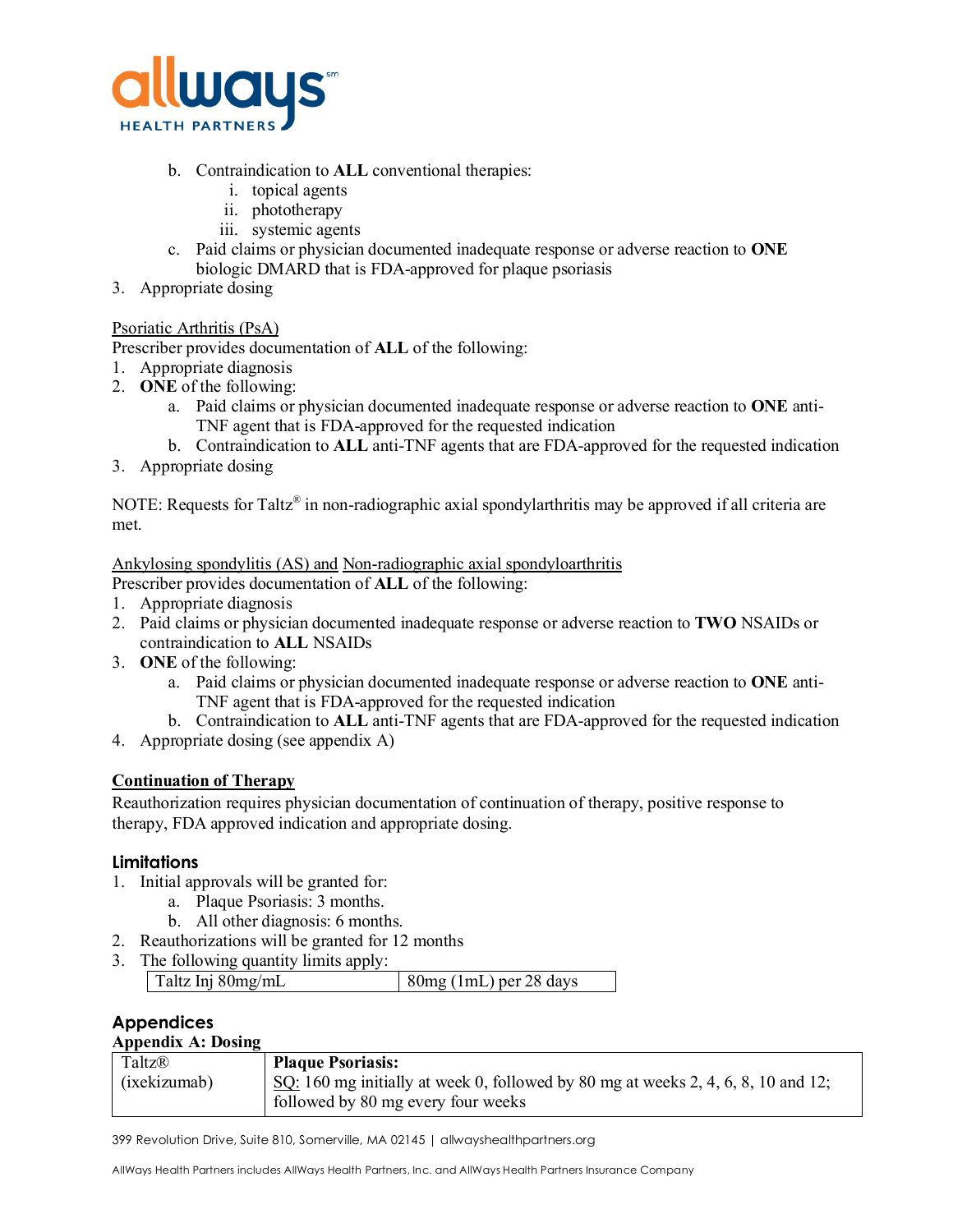

| <b>Psoriatic Arthritis and Ankylosing Spondylitis:</b><br>$\underline{SO}$ : 160 mg initially at week 0, followed by 80 mg every 4 weeks. |
|-------------------------------------------------------------------------------------------------------------------------------------------|
| For psoriatic arthritis patients with coexistent moderate-to-severe plaque psoriasis,<br>use the dosing regimen for plaque psoriasis      |

| <b>Appendix B. Conventional Therapies for Plaque Psoriasis</b> |                                                                   |  |  |  |
|----------------------------------------------------------------|-------------------------------------------------------------------|--|--|--|
| <b>Conventional Treatment Lines</b>                            | <b>Agents Used</b>                                                |  |  |  |
| <b>Topical Agents</b>                                          | emollients, keratolytics, corticosteroids, coal tar, anthralin,   |  |  |  |
|                                                                | calcipotriene, tazarotene, calcitriol, calcineurin inhibitors     |  |  |  |
| Systemic Agents                                                | Traditional DMARDs: methotrexate, apremilast, acitretin,          |  |  |  |
| Phototherapy                                                   | ultraviolet A and topical psoralens (topical PUVA), ultraviolet A |  |  |  |
|                                                                | and oral psoralens (systemic PUVA), narrow band UV-B (NUVB)       |  |  |  |

### **Appendix C: Off-Label Indications More Frequent/High Doses**

Requests for more frequent or higher doses of injectable biologics may be approved if **ALL** of the following is provided:

- 1. Documentation of severe disease
- 2. **ONE** of the following:
	- a. Paid claims or physician documented inadequate response or adverse reaction to **ONE** other injectable biologic which is FDA-approved for the requested indication
	- b. Contraindication to **ALL** other injectable biologics which are FDA-approved for the requested indication
- 3. Documented partial response to FDA-approved dosing of current biologic therapy
- 4. Documentation of specialist consult for the requested indication

## **References**

- 1. Taltz (ixekizumab) [prescribing information]. Indianapolis, IN: Eli Lilly and Co; May 2018
- 2. Nash P, Kirkham B, Okada M, et al. Ixekizumab for the treatment of patients with active psoriatic arthritis and an inadequate response to tumour necrosis factor inhibitors: results from the 24-week randomised, double-blind, placebo-controlled period of the SPIRIT-P2 phase 3 trial. Lancet 2017; 389:2317.
- 3. Menter A, Korman NJ, Elmets CA, et al. Guidelines of care for the management of psoriasis and psoriatic arthritis. Section 4: Guidelines of care for the management and treatment of psoriasis with traditional systemic agents. J Am Acad Dermatol. 2009; 61:451-485.
- 4. Griffiths CE, Reich K, Lebwohl M, et al. Comparison of ixekizumab with etanercept or placebo in moderate-to-severe psoriasis (UNCOVER-2 and UNCOVER-3): results from two phases 3 randomised trials. Lancet. 2015;386(9993):541-51.
- 5. Gossec L, Smolen JS, Ramiro S, et al. European League Against Rheumatism (EULAR) recommendations for the management of psoriatic arthritis with pharmacological therapies: 2015 update. Ann Rheum Dis. 2016;75(3):499-510.
- 6. McInnes IB, Mease PJ, Kirkham B, et al. Secukinumab, a human anti-interleukin-17A monoclonal antibody, in patients with psoriatic arthritis (FUTURE 2): a randomised, double-blind, placebocontrolled, phase 3 trial. Lancet. 2015;386(9999):1137-46.

# **Review History**

399 Revolution Drive, Suite 810, Somerville, MA 02145 | allwayshealthpartners.org